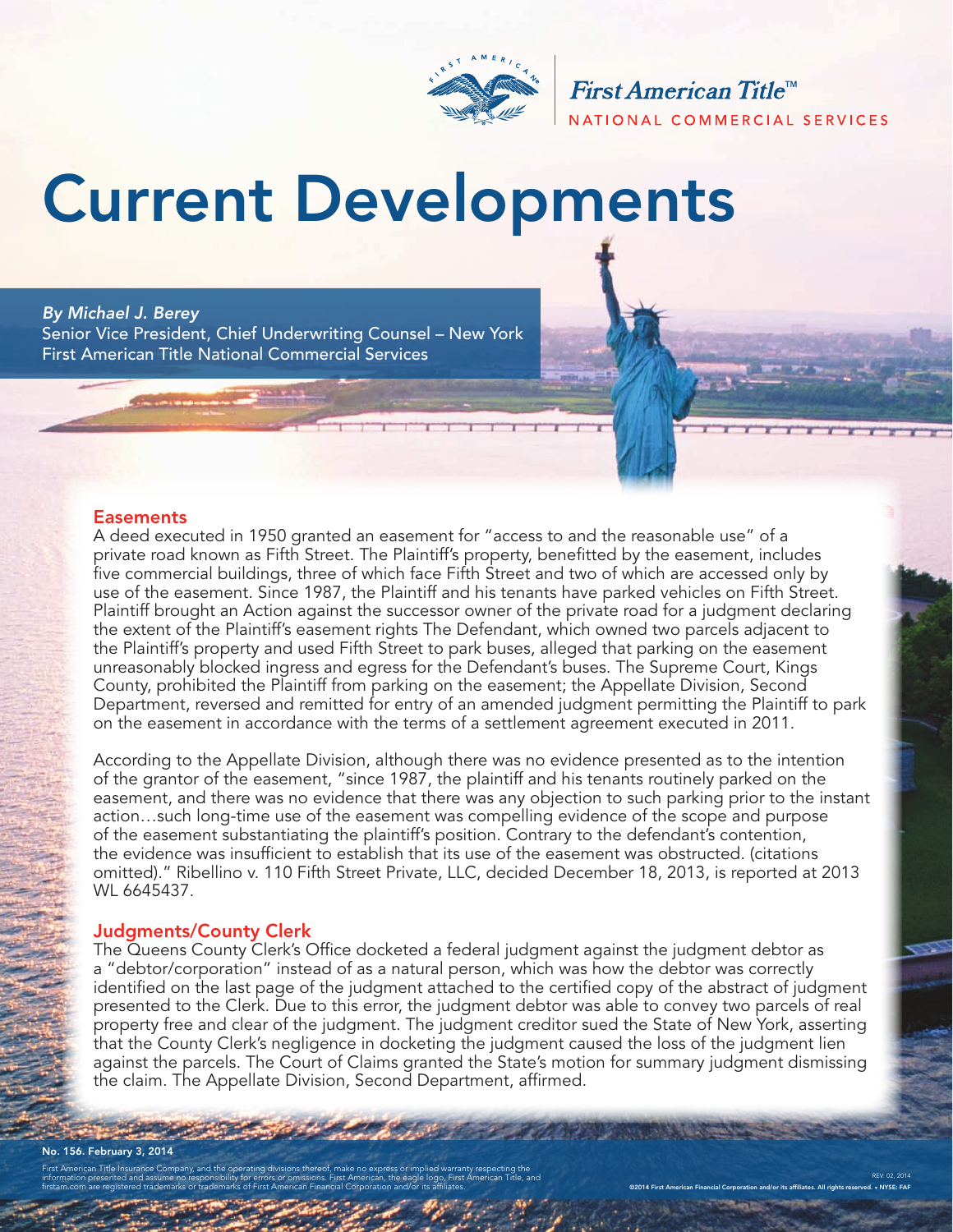Although Civil Practice Law and Rules Section 5018 ("Docketing of judgment") requires a county clerk to docket a transcript of a federal judgment, the Appellate Division held that there is no provision in New York law authorizing a private right of action to cover damages for County Clerk negligence. Further, the State did not owe a special duty of care to a judgment creditor in docketing a judgment, since judgment creditors are not the sole class for whose benefit the statutes on docketing judgments were enacted. In addition, as stated by the Appellate Division:

"After a judgment is submitted for docketing, the judgment creditor is in the best position to check on the accuracy of the public record. To recognize an implied right of action here would shift the responsibility for losses occasioned by improper docketing from the judgment creditor to the County Clerk. This shift is inconsistent with the judgment creditors' obligation under the statutory scheme, in the first instance, to submit the judgment in proper form for docketing to the County Clerk, and inconsistent with the superior knowledge of the judgment creditor over that of the County Clerk and innocent third-party purchasers as to the proper identity of the judgment debtor."

Flagstar Bank, FSB v. State of New York, decided December 26, 2013, is reported at 2013 WL 6800914.

#### Mechanics' Liens

A mechanic's lien is not enforceable against property owned by the state or a public corporation, except when title is held by an industrial development agency created under Article 18-A of the General Municipal Law. See Lien Law Article 1, Section 2(7) ("Definitions"; "Public improvement") and Article 3, Section 60 ("Judgment in action to foreclose lien on account of public improvement").

In TPE Inc. v. Bass Plumbing & Heating Corp., decided on August 13, 2013 and recently posted, a subsubcontractor sought to foreclose a mechanic's lien which it had filed for work it claimed was performed for Delta Airlines at JFK Airport. The Supreme Court, Queens County, discharged the mechanic's lien and dismissed the foreclosure. The City of New York owned the property which was leased to the Port Authority which, in turn, leased it to Delta Airlines. According to the Court, "[i]t is well settled law that a private mechanic's lien cannot be asserted on the leasehold interests of property owned by the City of New York even where the property is leased to a private entity." The claim against the Port Authority was also dismissed for the failure to comply with Unconsolidated Laws Section 7107 ("Limitation of actions; service of notice of claim required"), which requires that a notice of claim be served on the Port Authority at least sixty days before a lawsuit against it is commenced.

The decision is posted at https://www.nycourts.gov/reporter/pdfs/2013/2013\_33330.pdf.

#### Mortgage Foreclosures/Deficiency Judgments

Under Subsection 2 of Real Property Actions and Proceedings Law Section 1371 ("Deficiency judgment"), a "deficiency judgment shall be for an amount equal to the sum of the amount owing by the party liable as determined by the judgment with interest, plus the amount owing on all prior liens and encumbrances with interest, plus costs and disbursements of the action…less the market value as determined by the court or the sale price of the property whichever shall be the higher."

In Eastern Savings Bank, FSB v. Brown, decided December 11, 2013 and reported at 2013 WL 6484036, the Appellate Division, Second Department, reversed, in part, an Order of the Supreme Court, Queens County, which granted a deficiency judgment, and remitted the matter for further proceedings. The Plaintiff did not meet its burden of establishing that it was entitled to a deficiency judgment.

e reprinted without written permission obtained in advance from First American.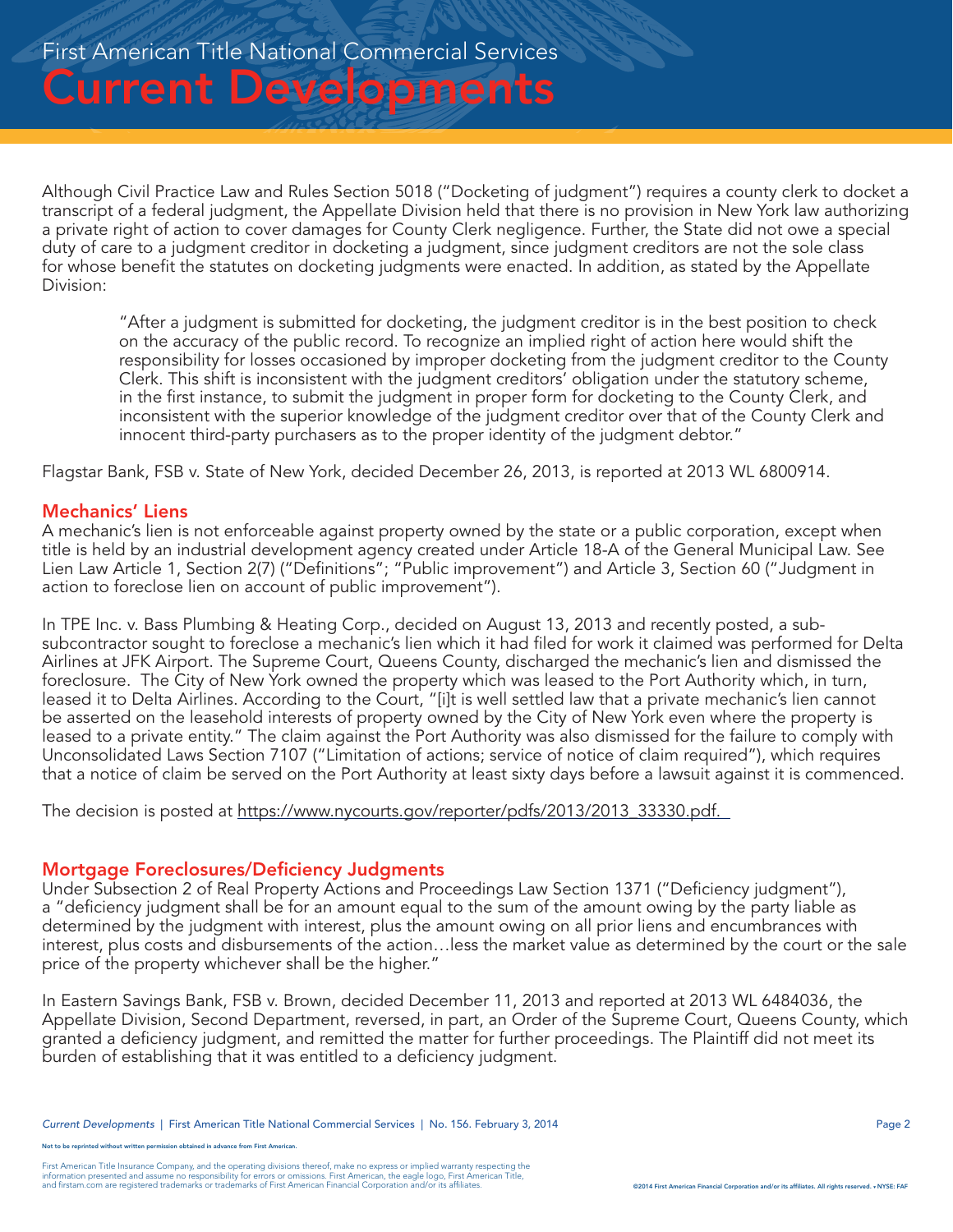To establish fair market value, the Plaintiff had relied on a conclusory affidavit from a real estate appraiser, "two exterior photographs of the front and side of the subject premises, and information purportedly indicating the average sale price of properties in the relevant zip code area, without explaining how those average prices related to the appraiser's conclusion that the fair market value of the subject property on the date of the foreclosure sale was \$550,000." The Plaintiff needed to submit proof of comparable sales and market data.

#### Mortgage Foreclosures/Holder of Easement not a Defendant

The foreclosing Plaintiffs did not name the holder of an easement as a Defendant. After purchasing the property at the foreclosure sale, the Plaintiffs commenced an Action for strict foreclosure and/or reforeclosure to compel the easement holder to redeem the property for the amount bid plus interest or, if the property was not redeemed, to declare the easement extinguished. The Supreme Court, Westchester County, dismissed the complaint holding that neither a strict foreclosure under Real Property Actions and Proceedings Law ("RPAPL") Section 1352 ("Judgment foreclosing right of redemption") nor a reforeclosure under RPAPL Section 1503 ("Action to determine claims where foreclosure of mortgage was void or voidable") can be brought against the holder of an easement. The Appellate Division, Second Department, affirmed.

According to the Appellate Division, "[a]n easement holder, unlike a mortgagee or a tenant, does not fall within the class of persons against whom a strict foreclosure or reforeclosure action may be brought (see RPAPL 1352, 1503). An easement is not a lien or a mortgage. Moreover, an easement holder that is not named in the foreclosure action does not have a right of redemption. An easement holder, unlike a tenant, does not have a possessory interest in the burdened land. Thus, such actions cannot be maintained against an easement holder (citations omitted)." Bass v. D. Ragno Realty Corp., decided November 27, 2013, is reported at 2013 WL 6182914.

#### Mortgage Recording Tax

New York State's Department of Taxation and Finance has issued two Tax Bulletins dated January 6, 2014 on the application of the mortgage recording tax.

Tax Bulletin MR-570 (TB-MR-570), "Mortgage of a Guarantee Given as Security for a Credit Line Debt", "explains how the mortgage recording tax applies to a mortgage of a guarantee given as security for a credit line debt of another party."

According to the Bulletin, "[w]hen a mortgage secures a guarantee, it secures the guarantor's obligation to repay the funds advanced related to the other party's debt, up to the guarantee amount. Mortgage recording tax must be paid on the maximum amount secured, as expressed in the guarantee, when the mortgage is recorded. If the principal of the debt is advanced up to or exceeding the guaranteed amount, and then subsequently falls below the amount initially secured by the guarantee and mortgage, mortgage recording tax is imposed upon the recording of any instrument evidencing advances and re-advances, up to the guarantee amount." Further, "[a] mortgage of a guarantee pledged as security for a credit line debt does not qualify for the exemption for advances and re-advances provided by Tax Law section 253-b."

The Bulletin is posted at http://www.tax.ny.gov/pubs\_and\_bulls/tg\_bulletins/mrt/credit\_line\_debt.htm

Tax Bulletin MR-575 (TB-MR-575), "Mortgage Recording Tax on Mortgage Transactions After a Deed in Lieu of Foreclosure", "explains that mortgages assigned, modified or otherwise transacted after the mortgaged property has been transferred by a deed in lieu of foreclosure are treated as new mortgages. Mortgage recording tax must

not to be reprinted without written permission obtained in advance from First American.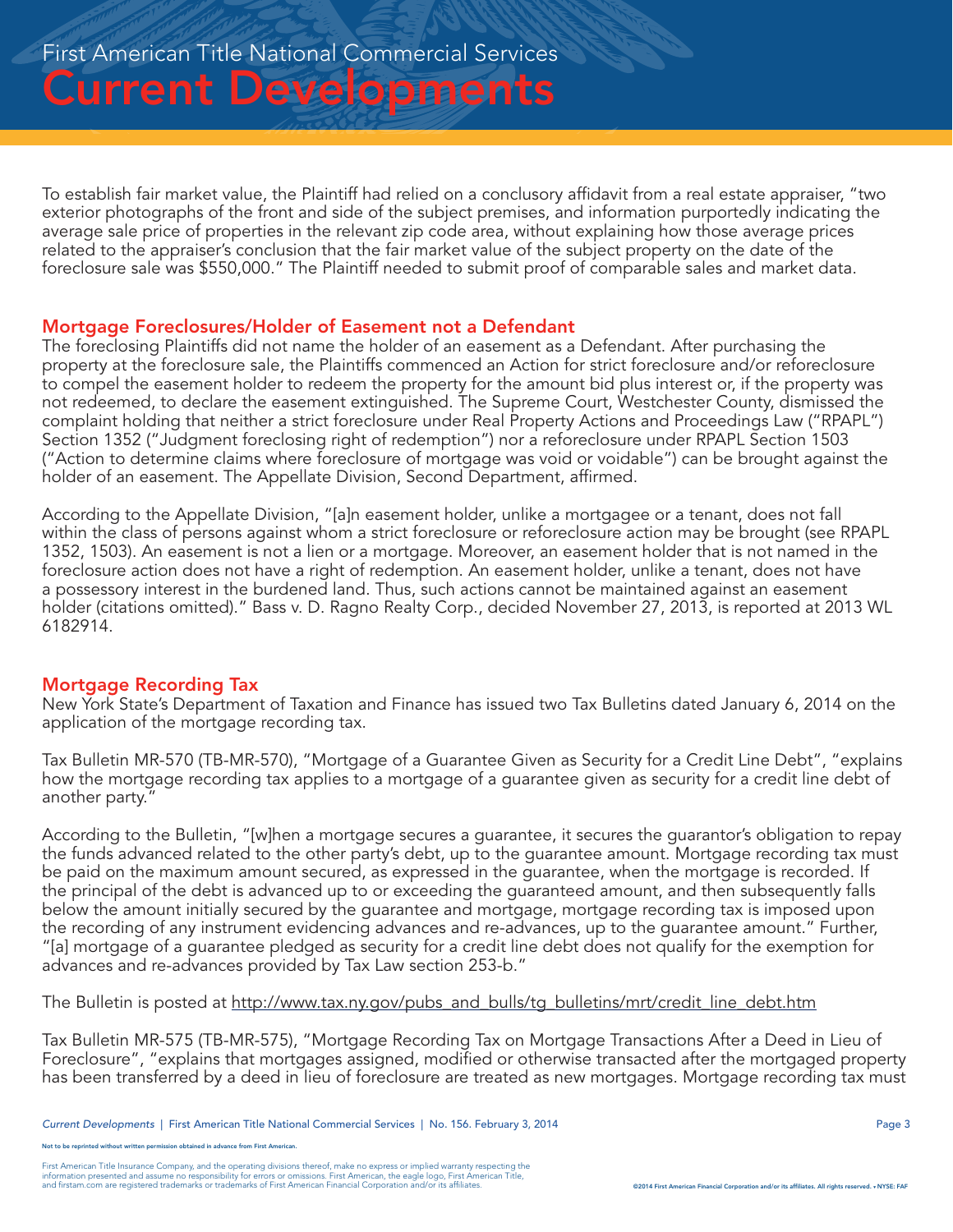be paid on the full amount of the debt secured when the new mortgage is recorded."

The Bulletin is posted at http://www.tax.ny.gov/pubs\_and\_bulls/tg\_bulletins/mrt/deed\_in\_lieu.htm

#### Not-for-Profit Corporation Law

On December 18, 2013, Governor Cuomo signed into law what is now Chapter 549 of the Laws of 2013, enacting the "Non-Profit Revitalization Act of 2013". According to the Memorandum in support of the legislation (A08072/ S05845), the Act amends "the Not-for-Profit Corporation Law (N-PCL), the Estates Powers and Trusts Law (EPTL), and Article 7-A of the Executive Law, to reduce unnecessary and outdated burdens on nonprofits and to enhance nonprofit governance and oversight to prevent fraud and improve public trust." Among the numerous changes made to the Not-for-Profit Corporation Law, the Act repeals the Type A, B, C or D designations under N-PCL Section 113 and designates a not-for-profit corporation as being either a "Charitable Corporation" or a "Non-Charitable Corporation." In addition, except as otherwise provided in the Act, a not-for-profit corporation will be able to "sell, lease, exchange or otherwise dispose of all or substantially all of its assets" on approval of the State Attorney General in lieu of obtaining court approval. The Act is generally effective on July 1, 2014.

#### Notice-of-Pendency

The Plaintiff contract vendee commenced an Action to prevent any other sale of the property under contract after the Defendant property owner terminated the contract of sale due to an alleged default. A notice of pendency was filed. The Plaintiff then discontinued the Action without prejudice and cancelled the filed notice of pendency. Plaintiff then filed a new Action for specific performance, damages, and the imposition of a constructive trust; a new notice of pendency was filed.

The Supreme Court, Queens County, denied the Defendant's motion to dismiss but granted the Defendant's motion to vacate and cancel the notice of pendency. Citing Guttman v. Gutman, a 2010 ruling of the Appellate Division, Second Department, reported at 78 AD3d 779, the Supreme Court noted "[i]t is well settled, that successive Notices of Pendency are not permitted…" The Appellate Division in Guttman had concluded that "[e]xcept as provided in subdivision (a) of [CPLR Section 6516; "Successive notices of pendency] [relating to mortgage foreclosure actions], a notice of pendency may not be filed in any action in which a previously filed notice of pendency affecting the same property had been cancelled or vacated or had expired or become ineffective."

The Supreme Court further held that "Plaintiff's contention that the Notice of Pendency is valid because it now contains a cause of action for a constructive trust is without merit." Avdoulos v. Douglaston Realty LLC, decided January 2, 2014, is reported at 2014 WL30675.

#### **Partnerships**

In an Action to recover damages for personal injuries, the Appellate Division, Second Department, affirmed the ruling of the Supreme Court, Westchester County, which held that the ownership of a hunting cabin by the three Defendants as tenants in common did not constitute a partnership. "[T]he ownership of the cabin was for recreational use only and was not a business for profit." Under Subsection 1 of Section 10 ("Partnership defined") of New York's Partnership Law, "[a] partnership is an association of two or more persons to carry on as co-owners a business for profit…" Flavin v. Parisi, decided December 26, 2013, is reported at 2013 WL 6800921.

#### Statute of Frauds

Under Subsection (a)(1) of General Obligations Law ("GOL") Section 5-701 ("Agreements required to be in writing"), an agreement not evidenced by a writing is void if the agreement "is not to be performed within one

e reprinted without written permission obtained in advance from First American.